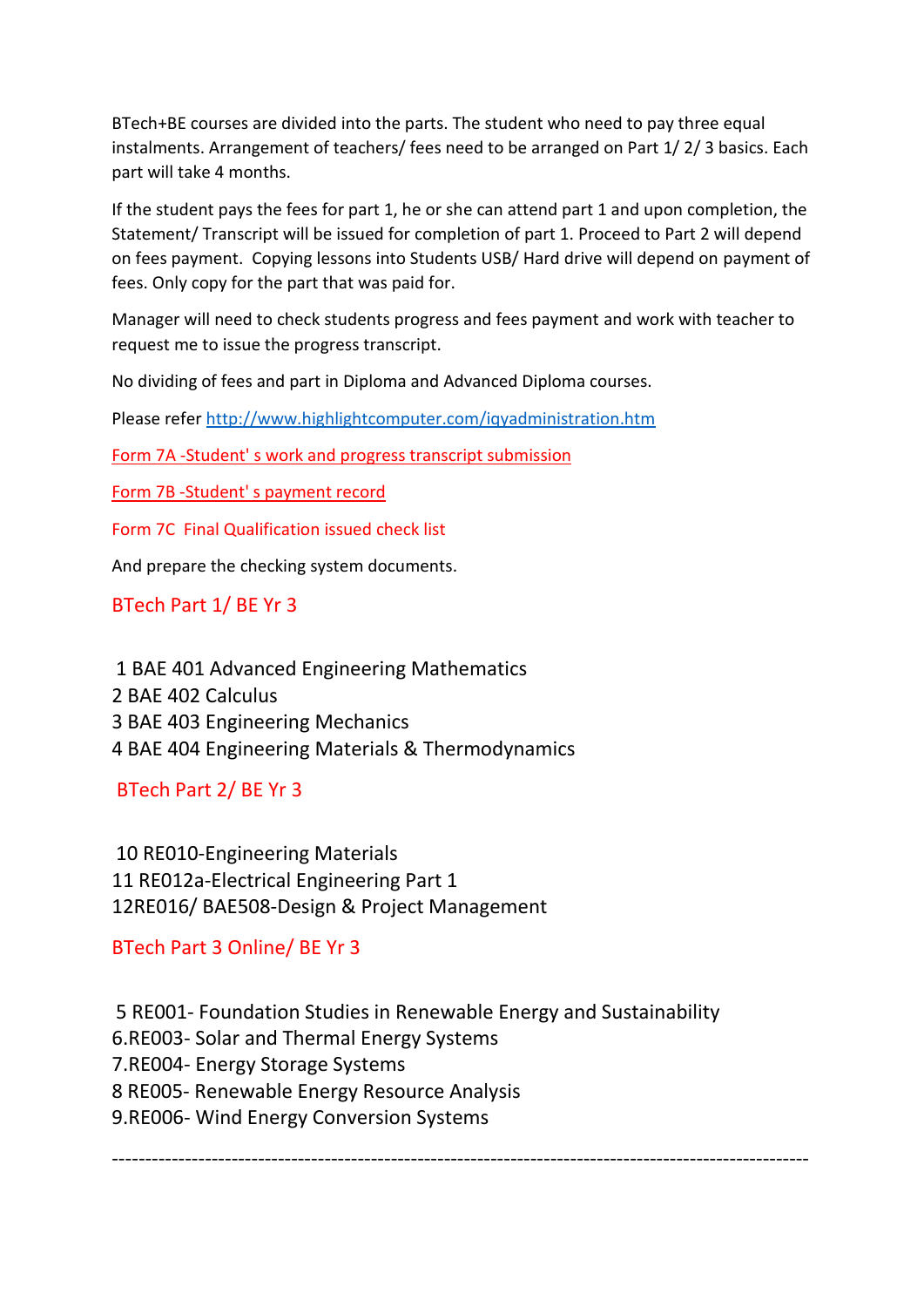# BE Electrical Part 1/ BE Yr 4

4 RE012b-Electrical Engineering Part 2

- 6 RE013-Electrical Machines
- 9 BAE 501 Advanced Power Systems & Power Transmission Networks
- 10 BAE 506 Power System Stability & Protection

## BE Electrical Part 2/ BE Yr 4

1 BAE 601 Computer Programming 2 BAE 602 Computer Network 3 BAE 603 Software Engineering

11 BAE 604 Telecommunication Engineering

## BE Electrical Part 3/ BE Yr 4

5 RE002- Grid Connected Photovoltaic Power Systems

12.RE007- Energy System Efficiency 7 RE014-Electronics Control 8 RE015-Electrical Project/ Practice

#### Final Part

13 BAE 608 Professional Engineer Engineering Competency Demonstration Report & BAE 605 Engineering Management ( Completion Certification with no

---------------------------------------------------------------------------------------------------------

## BE Civil Part 1/ BE Yr 4

1 RE011a-Civil & Mechanical Engineering Part 1 2 RE011b-Civil & Mechanical Engineering Part 2a

6 BAE423 Fluid Mechanics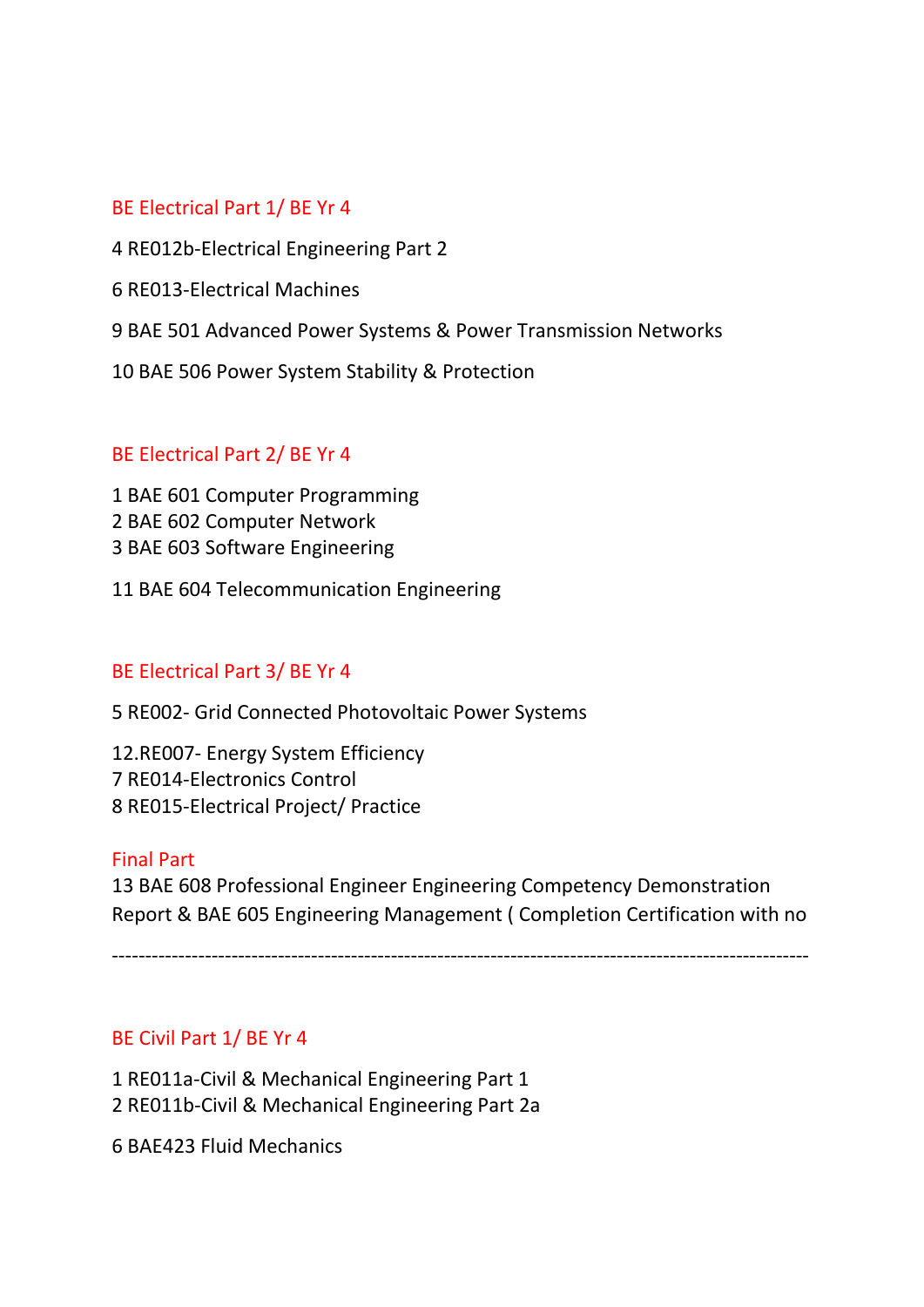8 BAE522 Rock Mechanics

## BE Civil Part 2/ BE Yr 4

4BAE421 Building Construction Engineering

10BAE621 Structural Engineering

7 BAE424 Reinforced Concrete

5 BAE422 Estimating

## BE Civil Part 3/ BE Yr 4

3 BAE 606 Building Service Electrical & Mechanical Engineering

9 BAE 523A Environmental Engineering

11BAE623 Surveying & Traffic Engineering 12BAE624 Water Supply , Sanitation & Finishing

## Final Part

13 BAE 608 Professional Engineer Engineering Competency Demonstration Report & BAE 605 Engineering Management ( Completion Certification with no credit points)

---------------------------------------------------------------------------------------------------------

#### BE Mechanical Part 1/ BE Yr 4

1 RE011a-Civil & Mechanical Engineering Part 1 2 RE011b-Civil & Mechanical Engineering Part 2a

6 BAE315 Materials Engineering

10 BAE614 Machine Design

BE Mechanical Part 2/ BE Yr 4